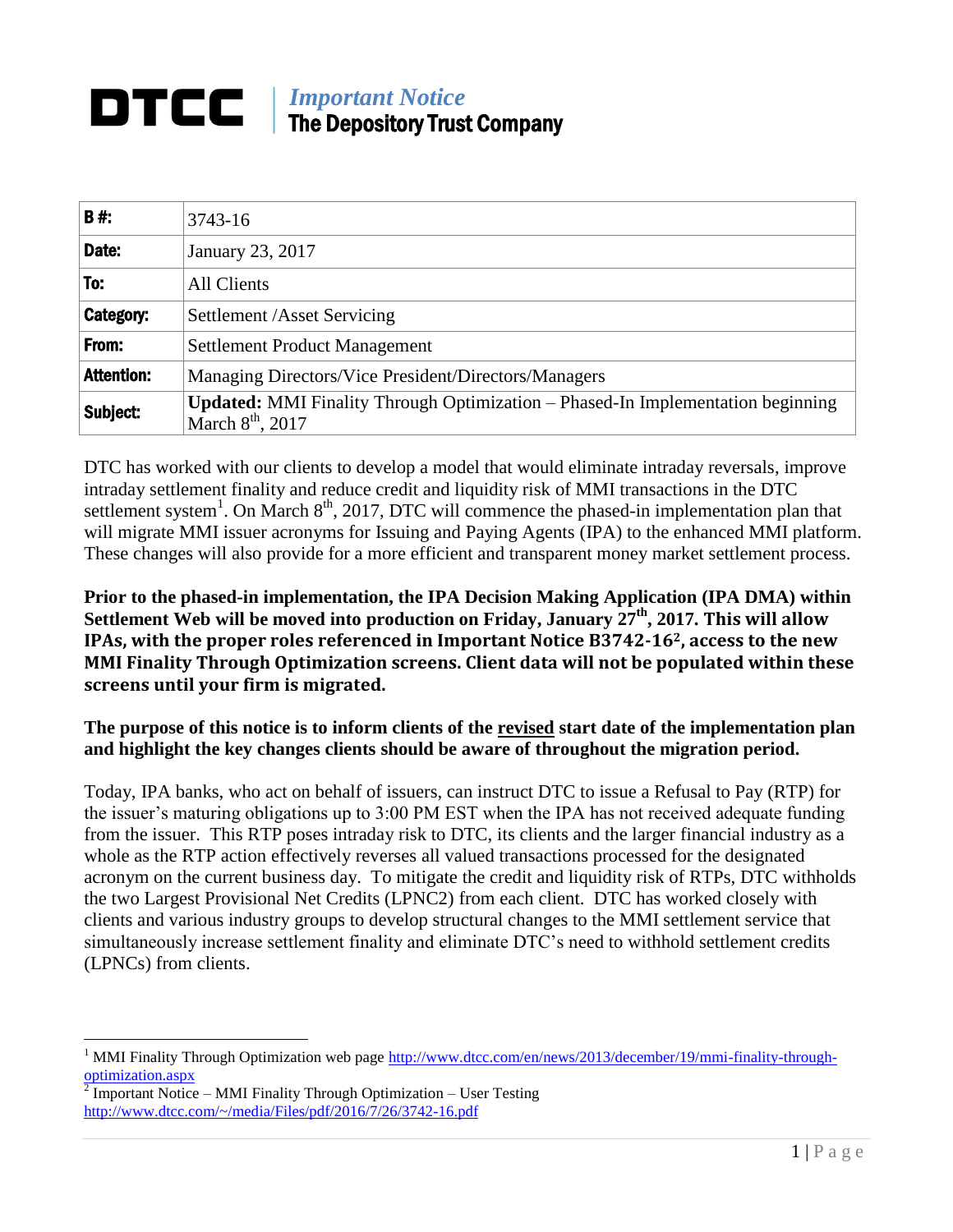# **Testing – IPA/Broker/Dealer/Custodian**

Testing began on August  $22<sup>nd</sup>$ , 2016. Clients can test their MMI processing in DTC's UTOR region (user testing) for the MMI Finality Through Optimization initiative. We strongly encourage clients to test all scenarios during an MMI processing life cycle. The user testing region will be available to clients throughout the phased-in implementation. The steps to get access to DTC's user testing region are outlined in Important Notice B3742-16<sup>3</sup>.

IPAs only - Please note when testing that all acronyms must be fully funded at the end of each business day unless you would like to test a passive RTP scenario in that a decision is not made. If a passive RTP scenario is enacted, the acronym will be frozen and no further testing for that acronym can be completed. Any questions regarding this important notice can be directed to your Relationship Manager and the parties mentioned in Important Notice B3742-16.

# **Phased-In Implementation**

DTC, in conjunction with the IPAs, will migrate acronyms onto the enhanced MMI platform starting on March  $8<sup>th</sup>$ , 2017 through Q3 2017. As a result, some acronyms will be processed in the current environment versus the enhanced process. During this bifurcated state, the LPNC2 controls will only be applicable to acronyms that are in the current process. Once they are moved to the enhanced process, the migrated acronyms will no longer be subject to the LPNC2 controls and a funding acknowledgement from the IPA will be required to route the receiver approved issuances, maturity and income presentments and applicable Deliver Orders of the acronym to settlement. Please review the other key changes your firm should expect below:

| <b>Industry Role</b>      | <b>Key Changes</b>                                                  |
|---------------------------|---------------------------------------------------------------------|
| Broker/Dealer & Custodian | Deliver Order Reclaims, Cancelling Transactions, LPNC2, RVPNA       |
|                           | Control, New Reason Code, RMCI Screens, Automated Messaging,        |
|                           | <b>Notification Profile</b>                                         |
| <b>IPA</b>                | Acronym Activation, Funding, IPA Held, Dropped Items, Deliver Order |
|                           | Reclaims, Cancelling Transactions, LPNC2, Unknown Rates, Multiple   |
|                           | IPAs, RMCI Screens, Targeted SPP, Funding Profile, Automated        |
|                           | Messaging, E-mail alert subscription, Notification Profile          |

# **Broker/Dealer & Custodian**

## **Deliver Order Reclaims**

The DTC reclaim process including messages will continue to be available as it is today. Clients still retain the option to accept or reject a reclaim. If the IPA has made a decision to fully fund an acronym and a transaction is reclaimed, the IPA cannot reverse its funding decision.

# **Cancelling Transactions**

 $\overline{a}$ 

Once transactions are in the optimization engine (i.e., pending optimization), the transactions cannot be cancelled. Transactions can only be cancelled pre or post optimization.

<sup>3</sup> Important Notice B3742-16<http://www.dtcc.com/~/media/Files/pdf/2016/7/26/3742-16.pdf>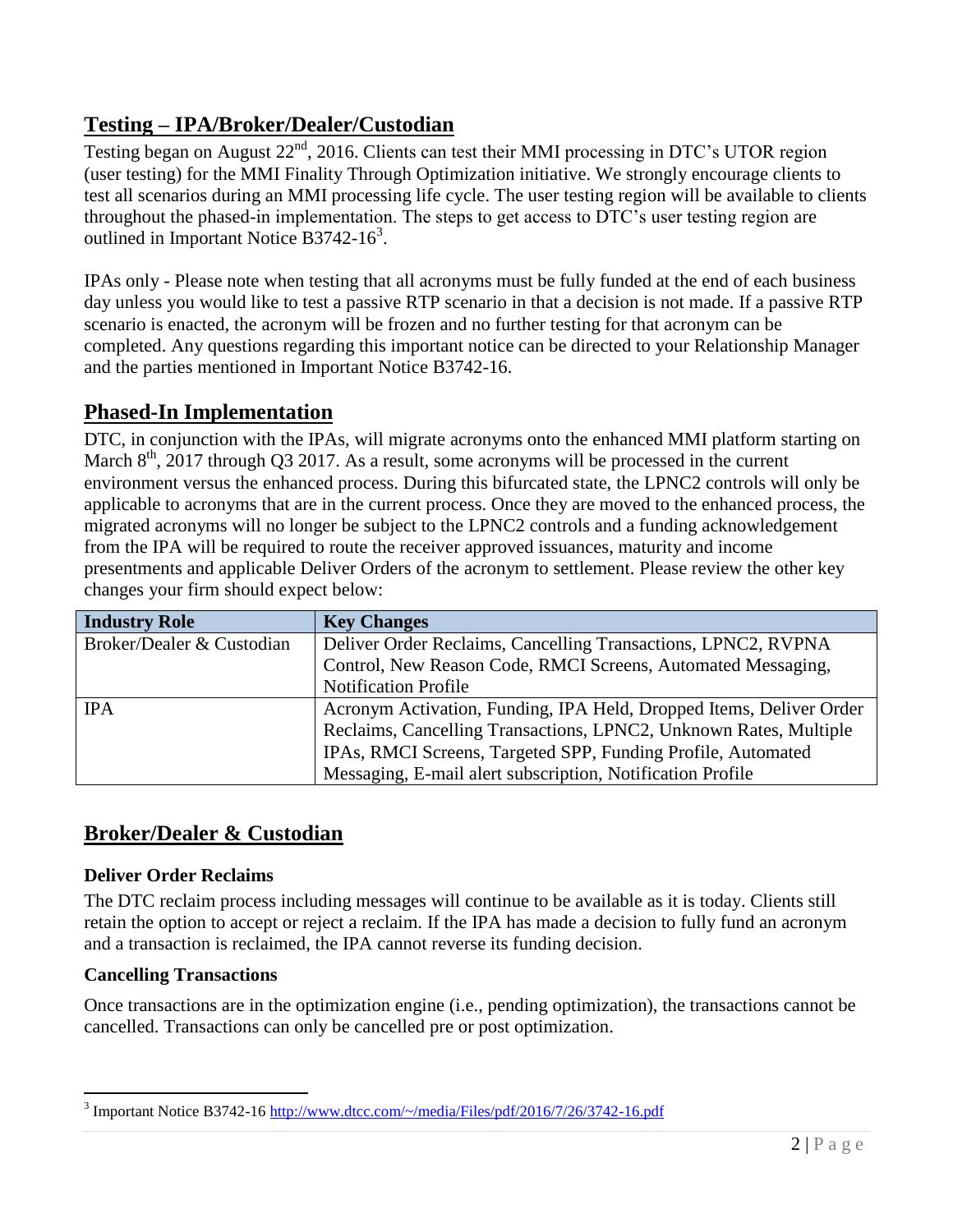# **LPNC2**

During the migration period, DTC will eliminate the LPNC control acronym by acronym. Acronyms in the enhanced platform will no longer be subject to LPNC2 controls since there will be no reversals of settlement credits in the event of an issuer failure. It is expected that all acronyms will be migrated to the new platform by the end of Q3 2017. In addition, once the LPNC2 control is eliminated, LPNC2 will no longer be included in the net debit peaks used to determine a collateral group's net debit cap.

This key change is expected to reduce risk control blockage intraday, which should in turn, allow more transactions for our clients (IPAs, Dealers and Custodians) to be processed earlier in the processing day. LPNC2 will be removed in the following client displays:

- Risk Management Control Inquiry (RMCI)
- MMI Tracking

#### **New Reason Codes**

There will be two new reason codes available for clients who are processing secondary market trades. These reason codes will allow deliver orders to go straight to settlement processing and bypass the DMA and optimization process. These reason codes can be used for MMI deliveries that are not reliant on an IPA funding decision for an acronym. The new reason codes will be available starting March  $8<sup>th</sup>$ , 2017. The codes are:

- 134 MMI Deliver Order bypass staging area
- 135 Reclaim MMI Deliver Order bypass staging area

#### **Risk Management Control Inquiry Screen (RMCI)**

Since the Largest Provisional Net Credits (LPNC2) control will no longer be needed as acronyms are migrated to the new platform, the Simulated Collateral Monitor Balance and Simulated Net Balances will be removed from the Collateral Monitor Balances and Net Balances section of the RMCI Screen once the IPAs have successfully completed the migration of all their acronyms to the new platform.

The ID NET – Net Collateral Credit, ID NET – Net Credit Balance and View Debt Peaks link which are populated in a separated column in the current RMCI Screen will be aggregated into a single column in the modified RMCI Screen.

An additional line for items that are pending and are part of the optimization process will be displayed – MMI Pending Issuer Funding and Pending Optimization. Clients will be able to select an item to determine the pending status of that item.

#### **Automated Messaging**

If clients plan to send and/or receive the new automated status messages, they should ensure with the Connectivity Activation Production Support group (CAPS) they are connected to MQ/ISO in DTC's production environment by e-mailing [MMITEST@dtcc.com.](mailto:MMITEST@dtcc.com)

#### **Notification Profile (ISO users only)**

Clients will need to go into IMS to update a notification profile to determine which message they would like to receive regarding the proposed MMI changes. A new section will be added to the screen before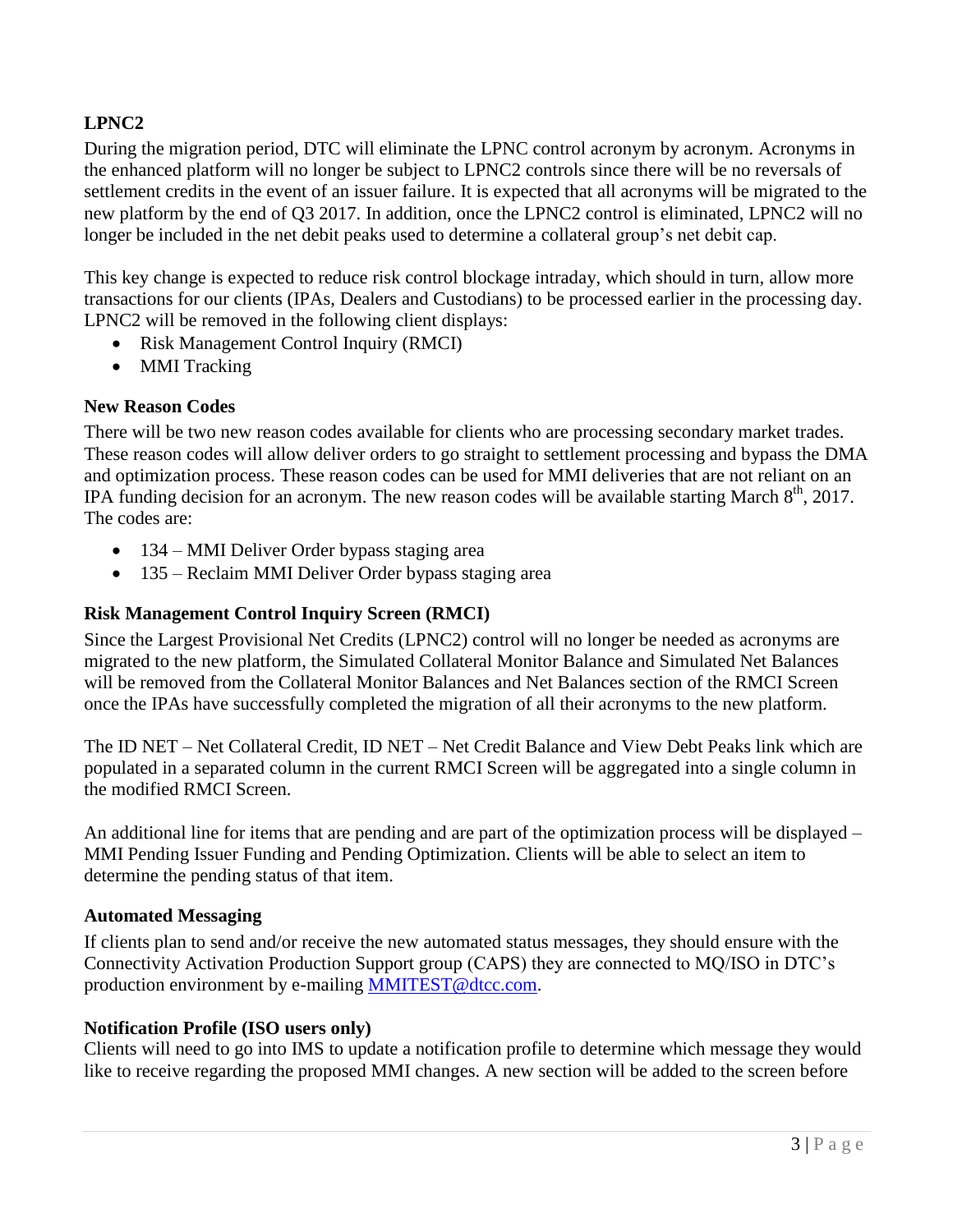the "Submitted/Recycling" section. The new section is named "MMI Processing." The states would be Pending Issuer Funding and Issuer Funding Accepted.

The message options to choose from are:

- Full All messages will be sent
- Short Only mandatory messages will be sent
- None No messages will be sent

## **Receive Versus Payment Settlement Counter (RVPNA)**

The RVPNA counter tracks MMI shares received in versus payment and does not permit these shares to be redelivered free. If the delivery has no value, the system will not permit the deliveries until LPNC2 has been turned off at 3:05 PM EST. Because of the elimination of issuer failure reversals, the RVPNA counter for a free delivery will no longer be necessary.

The RVPNA control will be eliminated once all acronyms have been migrated onto the enhanced platform which is expected to be completed by the end of Q3 2017.

# **IPAs**

#### **Acronym Activation**

The DTC Settlement Operations team will work with IPAs to activate acronyms that will be migrated to the enhanced MMI platform. DTC's Settlement Product Management team will communicate details of your firm's go live date closer to the implementation timeframe.

## **Funding**

IPAs need to make a fully funded decision for each acronym's maturing obligations that are migrated to the new process by 3:00 PM EST utilizing the IPA DMA or by sending an ISO/MQ message to DTC.

If the IPA takes no action to ensure that an acronym has been funded by 3:00 PM EST, DTC will by default, consider this acronym to be unfunded and the RTP process would be initiated for that acronym (this process would also include unknown rates that have not been updated). Interest rates for income presentments need to be submitted into DTC's Paying Agent Money Market (PAMM) system by 2:00 PM EST. If an IPA submits an RTP and elects to reverse the RTP after funding cutoffs, DTC will process this reversal on a best efforts basis.

The funding cutoffs below will be used in the enhanced MMI process. IPAs will need to make funding decisions for migrated acronyms in the new platform.

| <b>MMI Processing Cutoffs</b> |                                                                                     |  |  |  |  |  |  |
|-------------------------------|-------------------------------------------------------------------------------------|--|--|--|--|--|--|
| <b>Time</b>                   | <b>Comments</b>                                                                     |  |  |  |  |  |  |
| 2:00 PM EST                   | Submit rates for income presentments on PAMM                                        |  |  |  |  |  |  |
|                               | 2:55 PM EST   Partial Funding decision required                                     |  |  |  |  |  |  |
|                               | 3:00 PM EST   Full Funding decision required                                        |  |  |  |  |  |  |
|                               | 3:00 PM EST   RTP decision required or Automated RTP if no funding decision is made |  |  |  |  |  |  |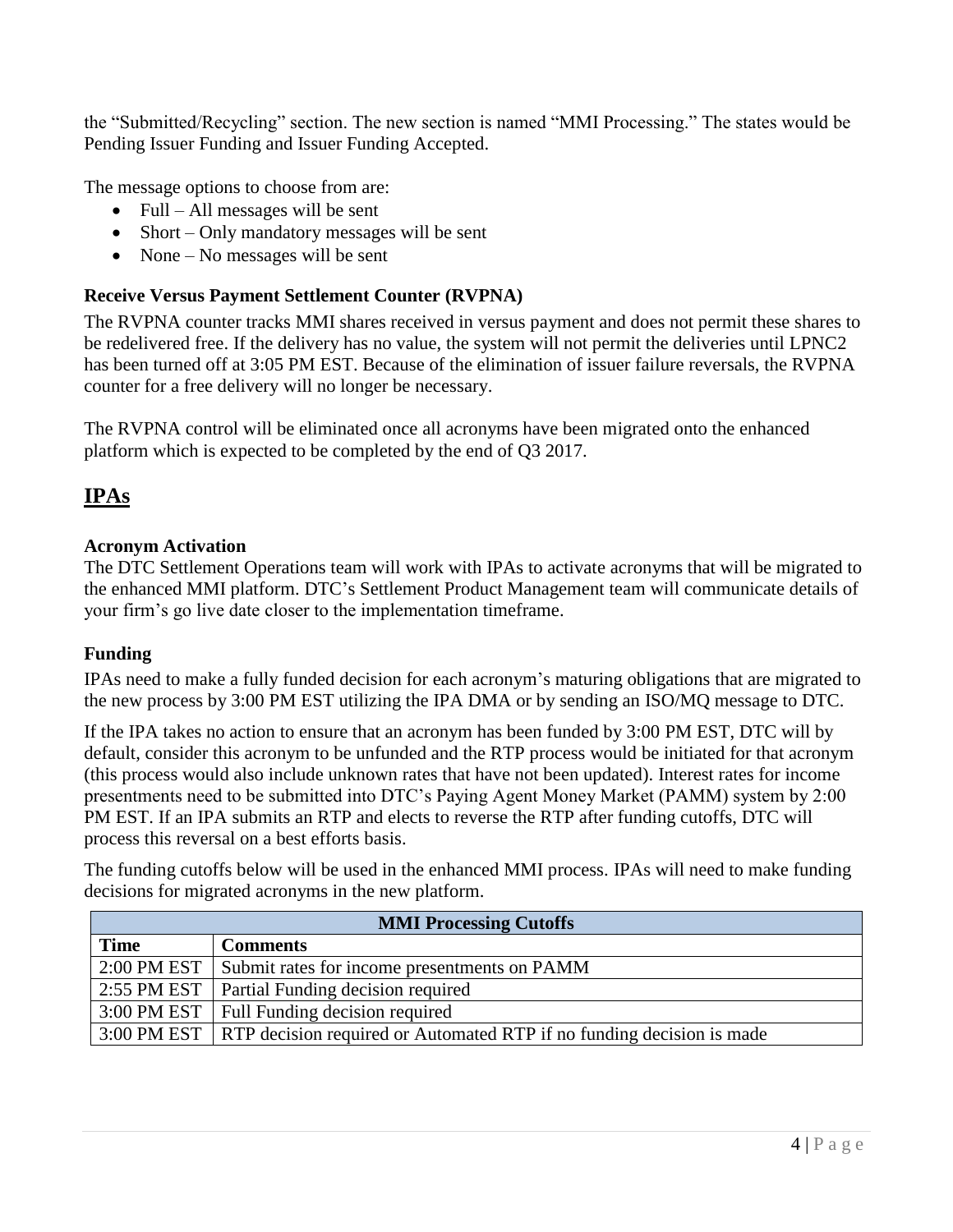# **IPA Held**

The existing IPA held tab on the IPA Pending Activity Inquiry application will eventually be removed; however, migrated acronyms will no longer be eligible for this functionality.

#### **Dropped Transactions**

Transactions that are pending in the optimization engine that have not passed risk or position controls by 2:55 PM EST will drop. Maturity Presentments (MPs) that have dropped will automatically be processed the following business day and will not be part of the IPA DMA. These transactions will bypass the staging area and will not require another funding decision since they have been already deemed to have been funded. Drops for Income, Principal and Reorganization Presentments (IPs, PPs and RPs) that have new presentments for the following business day will be included in the IPA DMA. These items will not bypass the staging area and will be subject to a funding decision before being attempted for processing.

#### **Deliver Order Reclaims**

The DTC reclaim process including messages will continue to be available as it is today. Clients still retain the option to accept or reject a reclaim. If the IPA has fully funded an acronym and an item is reclaimed within that acronym, the IPA cannot reverse a funding decision that has already been made.

#### **Cancelling Transactions**

Once transactions are in the optimization engine (i.e., pending optimization), the transactions cannot be cancelled. Transactions can only be cancelled pre or post optimization.

#### **LPNC2**

During the migration period, DTC will eliminate the LPNC control acronym by acronym. Acronyms in the enhanced platform will no longer be subject to LPNC2 controls since there will be no reversals of settlement credits in the event of an issuer failure. It is expected that all acronyms will be migrated to the new platform by the end of Q3 2017. Once the LPNC2 control is eliminated, LPNC2 will no longer be included in the debit peak value.

This key change will allow our clients (IPAs, Dealers and Custodians) to potentially process more items in both the MMI/Non-MMI space earlier in the settlement process. LPNC2 will be removed in the following applications:

- Risk Management Control Inquiry (RMCI)
- MMI Tracking

#### **Unknown rates**

On the MP Funding tab in the IPA DMA, IPAs will have the ability to click on the status of the acronym that has an unknown rate. The "Pending Unknown Rate" status will be hyperlinked to a screen that lists the CUSIP(s) with the unknown rates and the par amount of that CUSIP(s).

The IPA needs to submit a rate for a transaction with an unknown rate to be eligible for a funding decision. Once a rate is set, the IPA can make a funding decision for that acronym.

The IPA can submit a rate through the PTS and PBS PAMM function.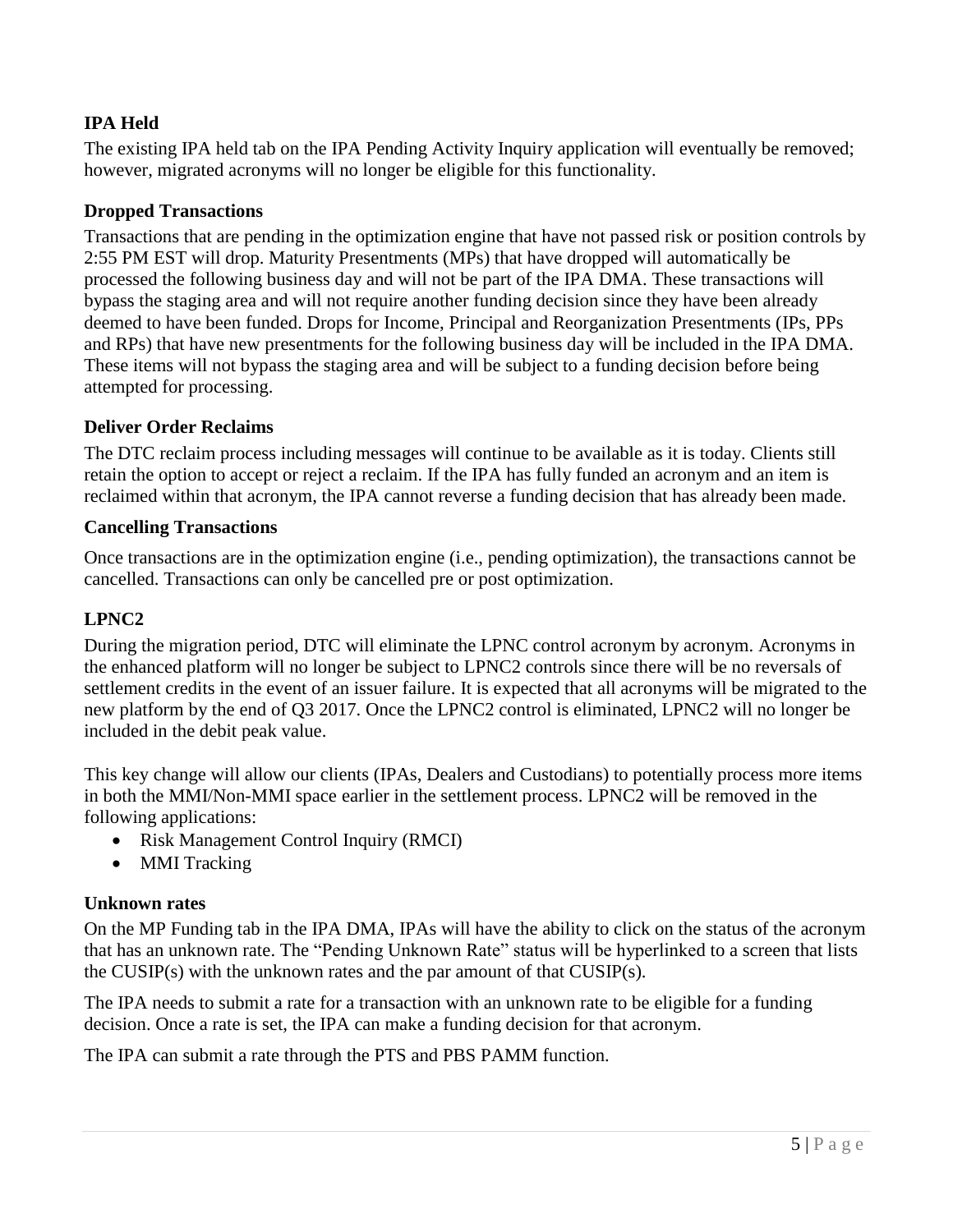|                                                                                                                                 | <b>DTCC</b>                                                                                                                        |              |                          | <b>Settlement Services</b>                                         |                                |                                                                                                       |                     |                                        | Welcome<br>amoran@dtcc.com   | > Log Out            | > Change Password            |                      |                                  |                 |                      |              |
|---------------------------------------------------------------------------------------------------------------------------------|------------------------------------------------------------------------------------------------------------------------------------|--------------|--------------------------|--------------------------------------------------------------------|--------------------------------|-------------------------------------------------------------------------------------------------------|---------------------|----------------------------------------|------------------------------|----------------------|------------------------------|----------------------|----------------------------------|-----------------|----------------------|--------------|
|                                                                                                                                 | Home   Activity   Position                                                                                                         |              | <b>Cash and Balances</b> |                                                                    | <b>Transaction Submission</b>  |                                                                                                       |                     | Commands   Profiles   Help   PBS Links |                              |                      | Oct 1, 2013 - 3:17:00 PM EDT |                      |                                  |                 |                      |              |
|                                                                                                                                 | <b>IPA Decision Making Application</b>                                                                                             |              |                          |                                                                    |                                |                                                                                                       |                     |                                        |                              |                      |                              |                      |                                  |                 |                      |              |
|                                                                                                                                 | Home > IPA Decision Moking Application<br><b>Print Results</b>                                                                     |              |                          |                                                                    |                                |                                                                                                       |                     |                                        |                              |                      |                              |                      |                                  |                 |                      |              |
| Summary                                                                                                                         | Income Presentment and<br>Maturity Presentment<br>Secondary Approval<br>Refund To Pay<br>Reorganization Payment Funding<br>Funding |              |                          |                                                                    |                                |                                                                                                       |                     |                                        |                              |                      |                              |                      |                                  |                 |                      |              |
|                                                                                                                                 |                                                                                                                                    |              |                          |                                                                    |                                |                                                                                                       |                     |                                        |                              |                      |                              |                      |                                  |                 |                      |              |
| Search Criteria * = Required Field                                                                                              |                                                                                                                                    |              |                          |                                                                    |                                |                                                                                                       |                     |                                        |                              |                      |                              |                      |                                  |                 |                      |              |
| <b>Display Type</b><br>Funding<br>Settlement Dote<br>Acronym<br>Agent :#<br>O List O Excel<br>AT<br>06/07/2015<br>$1250 -$<br>Q |                                                                                                                                    |              |                          |                                                                    |                                |                                                                                                       |                     |                                        |                              |                      |                              |                      |                                  |                 |                      |              |
|                                                                                                                                 |                                                                                                                                    |              |                          |                                                                    |                                |                                                                                                       |                     |                                        |                              |                      |                              |                      |                                  |                 |                      |              |
| Search Reset                                                                                                                    |                                                                                                                                    |              |                          |                                                                    |                                |                                                                                                       |                     |                                        |                              |                      | <b>Unknown Rate Details</b>  |                      |                                  |                 |                      |              |
|                                                                                                                                 |                                                                                                                                    |              |                          |                                                                    |                                |                                                                                                       |                     |                                        |                              |                      |                              |                      |                                  | Moturity        | Reorganization       | Income       |
| Search Results                                                                                                                  |                                                                                                                                    |              |                          |                                                                    |                                |                                                                                                       |                     |                                        |                              |                      |                              | CUSIP(s)             | Description                      | Presentments    | Payments             | Presentments |
| Agent: 1250                                                                                                                     |                                                                                                                                    |              | Funding: ALL             |                                                                    | Acronym: ALL                   |                                                                                                       |                     | Settlement Date: 06/07/2015            |                              |                      |                              | 12345678<br>44445555 | Test CUSIP One<br>Test CUSIP Two | 350,000.00<br>0 | $\circ$<br>50,000.00 |              |
|                                                                                                                                 | Funding by Acronym                                                                                                                 |              |                          |                                                                    |                                |                                                                                                       |                     |                                        |                              |                      |                              | ABC123DEF            | Test CUSIP Three                 | 250,000.00      | $\circ$              | Yes          |
|                                                                                                                                 |                                                                                                                                    |              |                          |                                                                    |                                |                                                                                                       |                     |                                        |                              |                      |                              |                      |                                  |                 |                      |              |
| <b>O</b>                                                                                                                        |                                                                                                                                    |              |                          | This is the last page of data that satisfies your search criterial |                                |                                                                                                       |                     |                                        |                              |                      |                              |                      |                                  | Close           |                      |              |
|                                                                                                                                 | Displaying 7 tems                                                                                                                  |              |                          |                                                                    |                                |                                                                                                       |                     |                                        |                              |                      | Page 1                       |                      |                                  |                 |                      |              |
|                                                                                                                                 | Action                                                                                                                             | Acronym      | Issuer                   | Funding                                                            | Moturity<br><b>Obligations</b> | Funded                                                                                                | Pending<br>Receiver | Authorized                             | Net Amount                   | <b>Potential Net</b> | <b>Stotus</b>                |                      |                                  |                 |                      |              |
|                                                                                                                                 | Fully Fund Partial                                                                                                                 |              | Name<br><b>ABC</b>       | Type                                                               | Debits                         | Amount                                                                                                | Authorization       | Credits                                | (Unfunded)                   | Amount               | Decision                     |                      |                                  |                 |                      |              |
| o<br>□                                                                                                                          | ⊠<br>o                                                                                                                             | ABC*<br>DEF* | CORP<br>DEF              | Portiol                                                            | 4,000,000                      | 1,000,000                                                                                             | 3,000,000           | 1,000,000                              | $-3,000,000$                 | 1,000,000            | Maker<br>ATP                 |                      |                                  |                 |                      |              |
| o                                                                                                                               | $\Box$                                                                                                                             | GHE*         | INC.<br>GHL              | Full                                                               | 4,000,000                      | 4,000,000<br>0.00                                                                                     | 3,000,000           | 1,000,000                              | 0.00                         | 4,000,000<br>0.00    | Processing<br>Pend           |                      |                                  |                 |                      |              |
| O                                                                                                                               | ଙ୍ଗ                                                                                                                                | JKL*         | CORP<br><b>JKL</b>       | None                                                               | 4,000,000<br>4,000,000         |                                                                                                       | 0.00<br>4,000,000   | 4,000,000<br>0.00                      | $-4,000,000$<br>$-4,000,000$ | 0.00                 | Optimiz er<br>Decision       |                      |                                  |                 |                      |              |
|                                                                                                                                 |                                                                                                                                    |              | CORP.<br>MNO             | None                                                               | 4,000,000                      | 2,000,000<br>0.00                                                                                     | 1,000,000           | 3,000,000                              | $-4,000,000$                 | 0.00                 | Maker<br>Decision            |                      |                                  |                 |                      |              |
| ⊠                                                                                                                               | O                                                                                                                                  | MNO*<br>PQR* | CORP.<br>PQR             | None<br><b>UI</b> Profile                                          | 4,000,000                      | 4,000,000                                                                                             | 1,000,000           | 3,000,000                              | 0.00                         | 4,000,000            | Maker<br>ATP                 |                      |                                  |                 |                      |              |
| O<br>□                                                                                                                          | O<br>$\Box$                                                                                                                        | REQ          | CORP.<br>REQ             | None                                                               | 4,000,000                      | 0.00                                                                                                  | 1,000,000           | 3,000,000                              | $-4,000,000$                 | 0.00                 | Processing<br>Pending        |                      |                                  |                 |                      |              |
|                                                                                                                                 |                                                                                                                                    |              | CORP.                    |                                                                    |                                |                                                                                                       |                     |                                        |                              |                      | <b>Jnknown Rate</b>          |                      |                                  |                 |                      |              |
| kubenit                                                                                                                         | Reset                                                                                                                              |              |                          |                                                                    |                                |                                                                                                       |                     |                                        |                              |                      | Page 1                       |                      |                                  |                 |                      |              |
|                                                                                                                                 |                                                                                                                                    |              |                          |                                                                    |                                | 0.2011 - 2013 The Depository Trust & Clearing Corporation   Legal Information   Privacy Policy   Meru |                     |                                        |                              |                      |                              |                      |                                  |                 |                      |              |

# **Multiple IPAs**

If there are multiple IPAs for an acronym, all IPAs who have maturing obligations for a business day must make a funding decision before the acronym will be processed and marked as funded. If only one IPA makes a decision, transactions will not be attempted for processing until all IPAs involved in that acronym make a decision. This can be done in multiple ways such as:

- Making a funding decision through the IPA DMA on DTC's Settlement Web
- Sending an automated message to DTC
- Updating the profiles screen on DTC's Settlement Web to specify which acronyms will be funded
- In the case where issuances exceed maturing obligations

On the MP and IP/PP/RP funding tab, if an acronym needs funding by multiple IPAs, the acronym will be hyperlinked to a pop up screen notifying the IPA a funding action is awaiting decision from other IPAs.

The summary tab will list all your firm's acronyms even if a funding decision is not required. This includes acronyms that have multiple IPAs. The acronym will show the status as either Ready for ATP or Ready for Optimizer if the acronym is shared. No funding decision is required from your firm if this acronym does not show in your MP and IP/PP/RP tabs.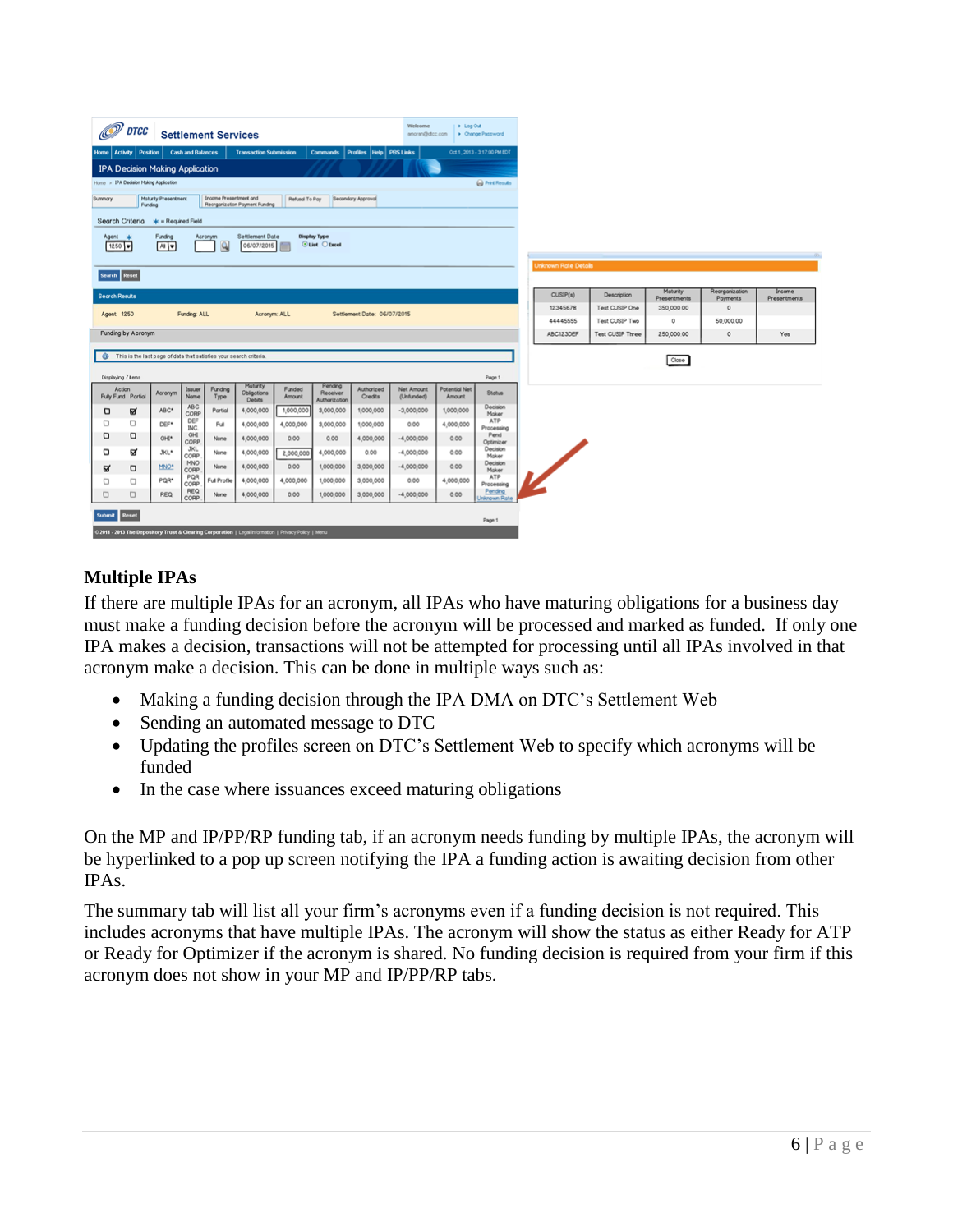| Welcome<br>$\blacktriangleright$ Log Out<br><b>DTCC</b><br><b>Settlement Services</b><br>▶ Change Password<br>amoran@dtcc.com<br><b>Help</b>                                                                          |                              |                                         |           |                                  |              |                    |                   |                      |               |  |  |  |  |
|-----------------------------------------------------------------------------------------------------------------------------------------------------------------------------------------------------------------------|------------------------------|-----------------------------------------|-----------|----------------------------------|--------------|--------------------|-------------------|----------------------|---------------|--|--|--|--|
| <b>Cash and Balances</b><br><b>Position</b><br><b>Home</b><br><b>Activity</b>                                                                                                                                         | <b>PBS Links</b>             |                                         |           | Oct 1, 2013 - 3:17:00 PM EDT     |              |                    |                   |                      |               |  |  |  |  |
| <b>IPA Decision Making Application</b>                                                                                                                                                                                |                              |                                         |           |                                  |              |                    |                   |                      |               |  |  |  |  |
| Home > IPA Decision Making Application<br>Print Results                                                                                                                                                               |                              |                                         |           |                                  |              |                    |                   |                      |               |  |  |  |  |
| Maturity Presentment<br>Income Presentment and<br>Summary<br>Secondary Approval<br>Refusal To Pay<br>Reorganization Payment Funding<br>Funding                                                                        |                              |                                         |           |                                  |              |                    |                   |                      |               |  |  |  |  |
| Search Criteria<br>$* =$ Required Field                                                                                                                                                                               |                              |                                         |           |                                  |              |                    |                   |                      |               |  |  |  |  |
| Funding<br>Settlement Date<br><b>Display Type</b><br>Agent<br>Acronym<br>$*$<br>$\odot$ List $\odot$ Excel<br>$\mathcal{Q}$<br>ABC<br>11/07/2013<br>1250<br>$\overline{\phantom{a}}$<br>All $\blacktriangledown$<br>m |                              |                                         |           |                                  |              |                    |                   |                      |               |  |  |  |  |
| Reset<br><b>Search</b>                                                                                                                                                                                                |                              |                                         |           |                                  |              |                    |                   |                      |               |  |  |  |  |
| <b>Search Results</b>                                                                                                                                                                                                 |                              |                                         |           |                                  |              |                    |                   |                      |               |  |  |  |  |
| Agent: 1250 / ABC IPA                                                                                                                                                                                                 |                              |                                         |           |                                  |              |                    |                   |                      |               |  |  |  |  |
| Funding by Acronym                                                                                                                                                                                                    |                              |                                         |           |                                  |              |                    |                   |                      |               |  |  |  |  |
|                                                                                                                                                                                                                       |                              | Pending Funding by Other Participant(s) |           |                                  |              | $G$                |                   |                      |               |  |  |  |  |
| This is the last page of data that                                                                                                                                                                                    |                              |                                         |           |                                  |              |                    |                   |                      |               |  |  |  |  |
| Displaying 6 items                                                                                                                                                                                                    | Row                          | Acronym                                 |           | <b>Status</b>                    |              |                    |                   |                      | Page 1        |  |  |  |  |
| Action<br>Acronym                                                                                                                                                                                                     | 1<br>Issu                    | MNO*                                    |           | <b>Decision Maker</b>            |              |                    | Net Amount        | <b>Potential Net</b> | <b>Status</b> |  |  |  |  |
| Fully Fund Partial                                                                                                                                                                                                    | Nan<br>$\overline{2}$<br>AB  | MNO*                                    |           | Pend Optimizer<br>Pend Optimizer |              |                    | (Unfunded)        | Amount               | Decision      |  |  |  |  |
| ABC*<br>☑<br>о                                                                                                                                                                                                        | 3<br>COF<br>DE               | MNO*                                    |           |                                  | $-3,000,000$ | 1,000,000          | Maker<br>ATP      |                      |               |  |  |  |  |
| □<br>□<br>DEF*<br>O                                                                                                                                                                                                   | <b>INC</b><br>GH             |                                         |           | 0.00                             | 4,000,000    | Processing<br>Pend |                   |                      |               |  |  |  |  |
| o<br>GHI*                                                                                                                                                                                                             | COF                          | Close                                   |           | $-4,000,000$                     | 0.00         | Optimizer          |                   |                      |               |  |  |  |  |
| ☑<br>O<br>JKL*                                                                                                                                                                                                        | JK<br>COR                    |                                         |           |                                  | $-4,000,000$ | 0.00               | Decision<br>Maker |                      |               |  |  |  |  |
| MNO*<br>O<br>☑                                                                                                                                                                                                        | MN<br>COR.                   |                                         |           |                                  | $-4,000,000$ | 0.00               | Decision<br>Maker |                      |               |  |  |  |  |
| PQR*<br>□<br>$\Box$                                                                                                                                                                                                   | PQR<br>Full Profile<br>CORP. | 4,000,000                               | 4,000,000 | 3,000,000                        | 0.00         | 4,000,000          | ATP<br>Processing |                      |               |  |  |  |  |
| Page 1<br><b>Reset</b><br><b>Submit</b><br>© 2011 - 2013 The Depository Trust & Clearing Corporation   Legal Information   Privacy Policy   Menu                                                                      |                              |                                         |           |                                  |              |                    |                   |                      |               |  |  |  |  |

## **Risk Management Control Inquiry Screen (RMCI)**

Since the Largest Provisional Net Credits (LPNC2) control will no longer be needed as acronyms are migrated to the new platform, the Simulated Collateral Monitor Balance and Simulated Net Balances will be removed from the Collateral Monitor Balances and Net Balances section of the RMCI Screen once DTC and all the IPAs have successfully completed the migration of all acronyms to the new platform.

The ID NET – Net Collateral Credit, ID NET – Net Credit Balance and View Debt Peaks link which are populated in a separated column in the current RMCI Screen will be aggregated into a single column in the modified RMCI Screen.

An additional line for items that are pending and are part of the optimization process will be displayed – MMI Pending Issuer Funding and Pending Optimization. Clients will be able to select an item to determine the pending status of that item.